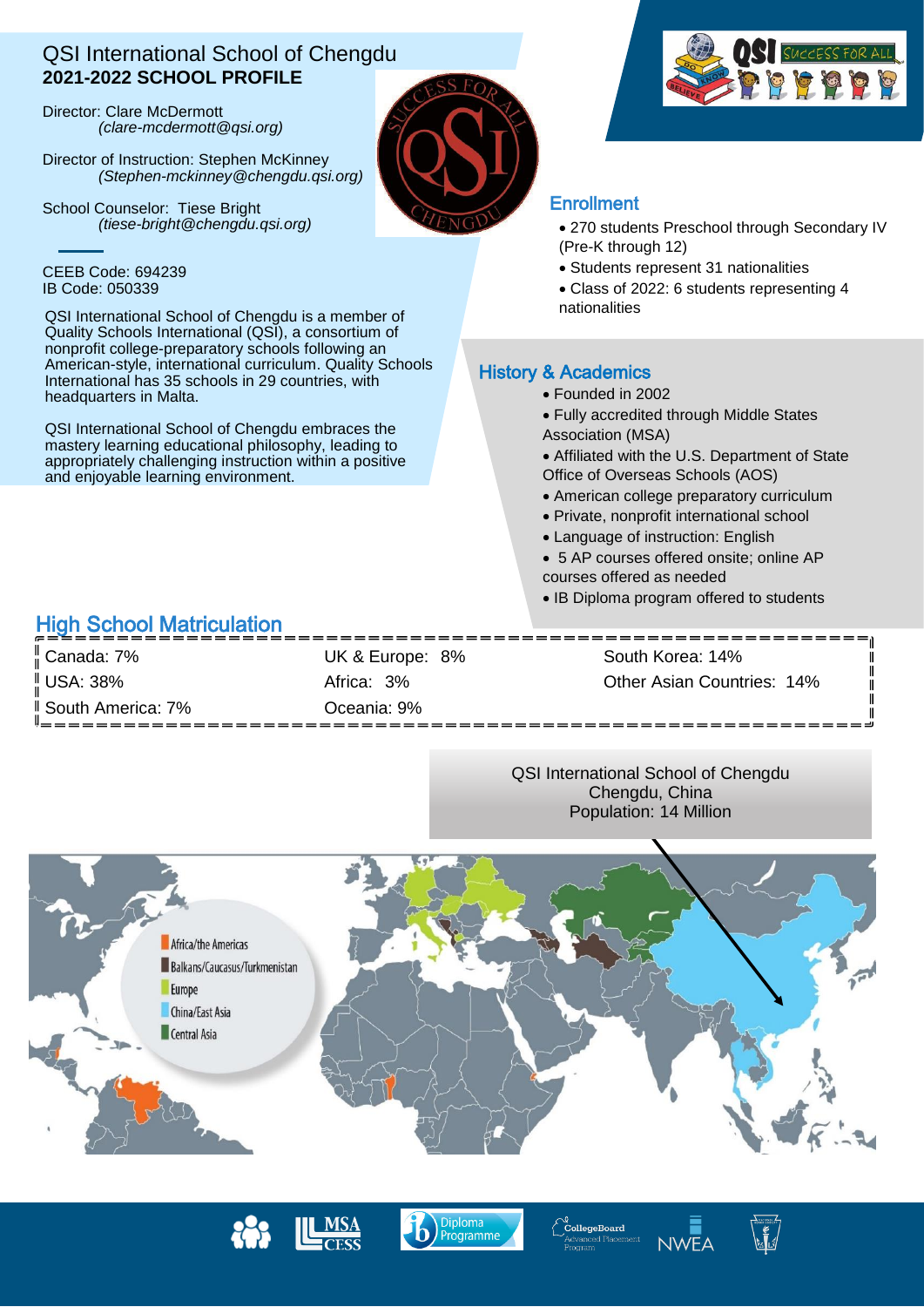### **Advanced Placement Program**

QSI International School of Chengdu offers onsite AP classes and online AP classes. We do not have a set limit on the number of AP classes that students can take. The means listed below are from the years 2017-2021.

## **QSI Chengdu AP Results**

| <b>AP Exam Name</b>            | QSI<br>Chengdu<br><b>Mean</b><br>score* | Global<br>Mean |
|--------------------------------|-----------------------------------------|----------------|
| Physics 1                      | 3.5                                     | 2.51           |
| Psychology                     | 5                                       | 3.09           |
| <b>Microeconomics</b>          | 5                                       | 3.28           |
| <b>Macroeconomics</b>          | 5                                       | 2.94           |
| Chinese Lang &                 | 4.67                                    | 4.19           |
| Culture                        |                                         |                |
| <b>Biology</b>                 | 4                                       | 2.92           |
| <b>Statistics</b>              | 5                                       | 2.87           |
| <b>Calculus BC</b>             | 5                                       | 3.80           |
| <b>Calculus AB</b>             | 4.50                                    | 4.04           |
| <b>US History</b>              | 4                                       | 2.71           |
| <b>US Govt &amp; Politics</b>  | 4                                       | 2.73           |
| Comp Govt &<br><b>Politics</b> | 5                                       | 3.20           |
| English Lit and<br>Comp        | 3                                       | 2.62           |

### Worldwide Average AP Scores

three or higher on the 2020 AP exal<br>averages for all subjects combined. The table below shows QSI Chengdu compared to the worldwide average percentages of students who earned a three or higher on the 2020 AP exams. These are the

| QSI     | Global |
|---------|--------|
| Chengdu |        |
| 97%     | 69.3%  |

## GPA and Rank in Class

Due to the nature of our school and the small class sizes, QSI International School of Chengdu does not rank students. The cumulative GPA on the student's transcript only reflects courses taken at QSI. Grades from previous schools are not included in the GPA but they are listed on student transcripts.

### GPA Data

 our current graduating class; only QSI International School of Cumulative through the end of Secondary III (11th grade) for Chengdu grades are included.

| $3.75 - 4.0$<br>(4) | .                                              |
|---------------------|------------------------------------------------|
| 3.50-3.74<br>(2)    |                                                |
| $3.25 - 3.49$       | *All students achieved higher<br>than this GPA |
| 3.24 and under      | *All students achieved higher<br>than this GPA |

## SAT Scores

All student scores, including those from non-native Englis<br>speakers, are included. Due to the world-wide pandemic, The SAT was administered to 9 students from 2019-2021. All student scores, including those from non-native English students did not take exams in Spring 2020. Fewer students have decided to test to due to many universities moving to test optional.



\*Due to small class sizes and in order to maintain the privacy of students, all test results include data from the past three school years. For students who took standardized tests multiple times, only their highest score was included.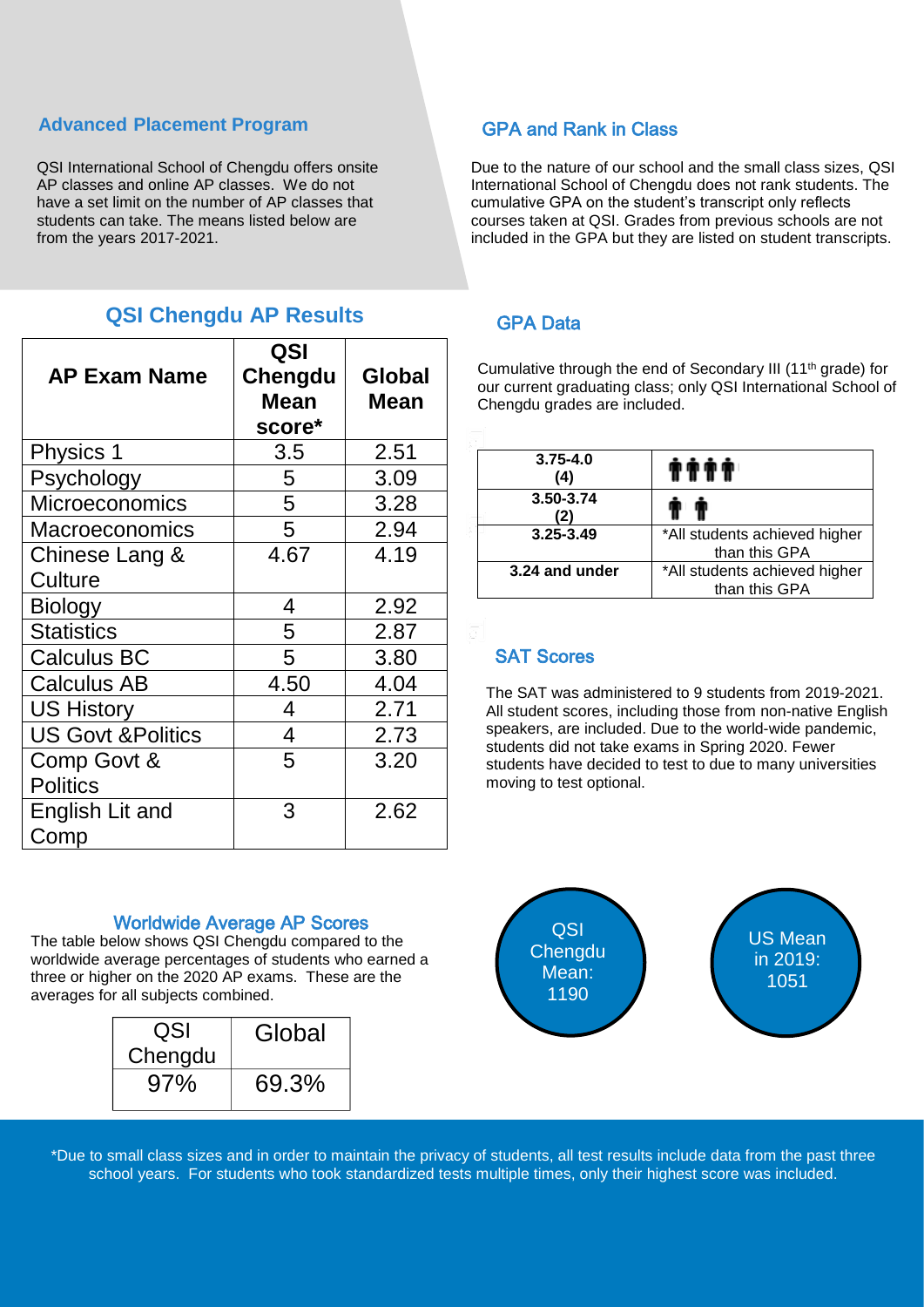## **International Baccalaureate at QSI International School of Chengdu**

In the International Baccalaureate Program at QSI International School of Chengdu, we take an inclusive approach with all students. The program was started during the 2015-2016 school year and we do not restrict access to IB courses based on a student's academic ability. We fully support all students who wish to enroll in our IB program and challenge themselves through the rigorous curriculum. In the class of 2021, two students graduated with an IB diploma. The scores below reflect IB exams administered from 2017-2021.



### **Grading**

Mastery of each essential unit is evaluated with an A or B (mastery grades). B denotes mastery of learning outcomes at a high level of understanding. A represents mastery where the student demonstrates higher order thinking skills. Mediocre or poor work, resulting in Cs and Ds, is not acceptable, and students will re-engage until they demonstrate mastery.Time periods (quarters, semesters, and terms) are not evaluated. Assessment is continuous and student performance is assessed on learning outcomes and units of study.

### **Graduation Requirements**

The school offers three diplomas.

### **Academic Diploma with Honors: 24 Carnegie Units (240 QSI Unit Credits)**

Requirements are the same as The Academic Diploma with the added condition that accumulated credits include at least two IB certificates or Advanced Placement (AP) courses. A total of 240 credits are required for this diploma. English (70), Science (30), Technology (10), Mathematics (30), Fine Arts (10), Personal Health (20), Foreign Language (20), Cultural *Studies (40), Electives (10),*

#### **Academic Diploma: 24 Carnegie Units (240 QSI Unit Credits)**

English (70), Science (30), Technology (10), Mathematics (30), Fine Arts (10), Personal Health (20), Foreign Language (20), Cultural *Studies (40), Electives (10)*

### **General Diploma-22 Carnegie Units (220 QSI Unit Credits)**

\*Available to students who experience English language difficulties, time restraints, or other challenges that make it impractical to pursue an academic diploma

English (40), Science (20), Technology (10), Mathematics (20), Fine Arts (10), Wellness/PE (20), Foreign Language (20), Cultural Studies *(30), Electives (50)*